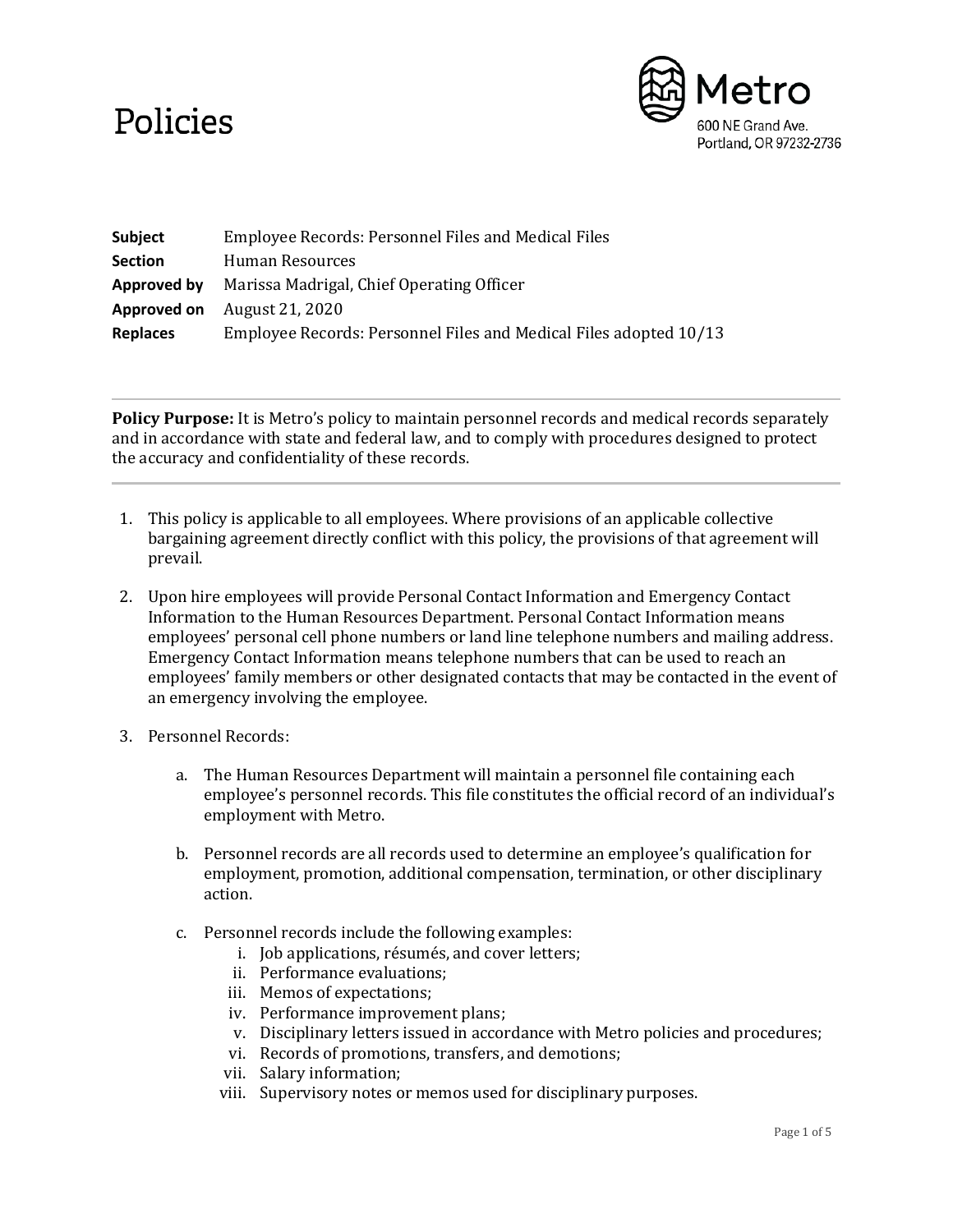- d. Personnel records do not include:
	- i. Records relating to the conviction, arrest, or investigation of criminal conduct;
	- ii. Confidential medical records;
	- iii. Payroll records;
	- iv. Attendance records unless relevant to a disciplinary decision;
	- v. Routine supervisory notes that are not used for disciplinary purposes;
	- vi. Grievance records.

## 4. Medical Records:

- a. Supervisors may not keep any copies of medical records, except that they may retain information about modified duty restrictions, disability accommodations, and medical response protocols while they are in effect.
- b. The Human Resources Department will maintain an employee's medical information which will be kept in a confidential file maintained separately from the employee's personnel file.
- c. Medical records include all records containing individually identifiable information about an employee or family member's health or medical history. Examples of medical records include personal medical information relating to:
	- i. Employee health insurance and other benefits;
	- ii. Disability accommodation;
	- iii. Medical leave;
	- iv. On-the-job injuries and workers' compensation;
	- v. Non-occupational medical conditions;
	- vi. Fitness for duty examination information; and
	- vii. Drug and alcohol testing results.
- 5. File Maintenance
	- a. Personnel files and medical files will be maintained by the HR Department in a locked, confidential area.
		- i. Access to the personnel file will be limited to the employee, management staff, Office of Metro Attorney staff and HR Department staff.
		- ii. Access to the confidential medical file will be limited to the employee, Office of Metro Attorney staff and HR Department staff. Management staff will be provided with medical information only as needed to manage work restrictions, requests for leave, disability accommodations, and medical response protocols (e.g., for an employee with a medical condition requiring particular first aid procedures or to activate notification or cleaning protocols necessary for workplace protections) or to consider as a mitigating factor in a disciplinary process.
		- iii. Metro will retain personnel records and medical records in accordance with records [retention schedule](https://metronet.oregonmetro.gov/dept/IS/rim/SitePages/Records%20Retention%20Schedule.aspx) requirements.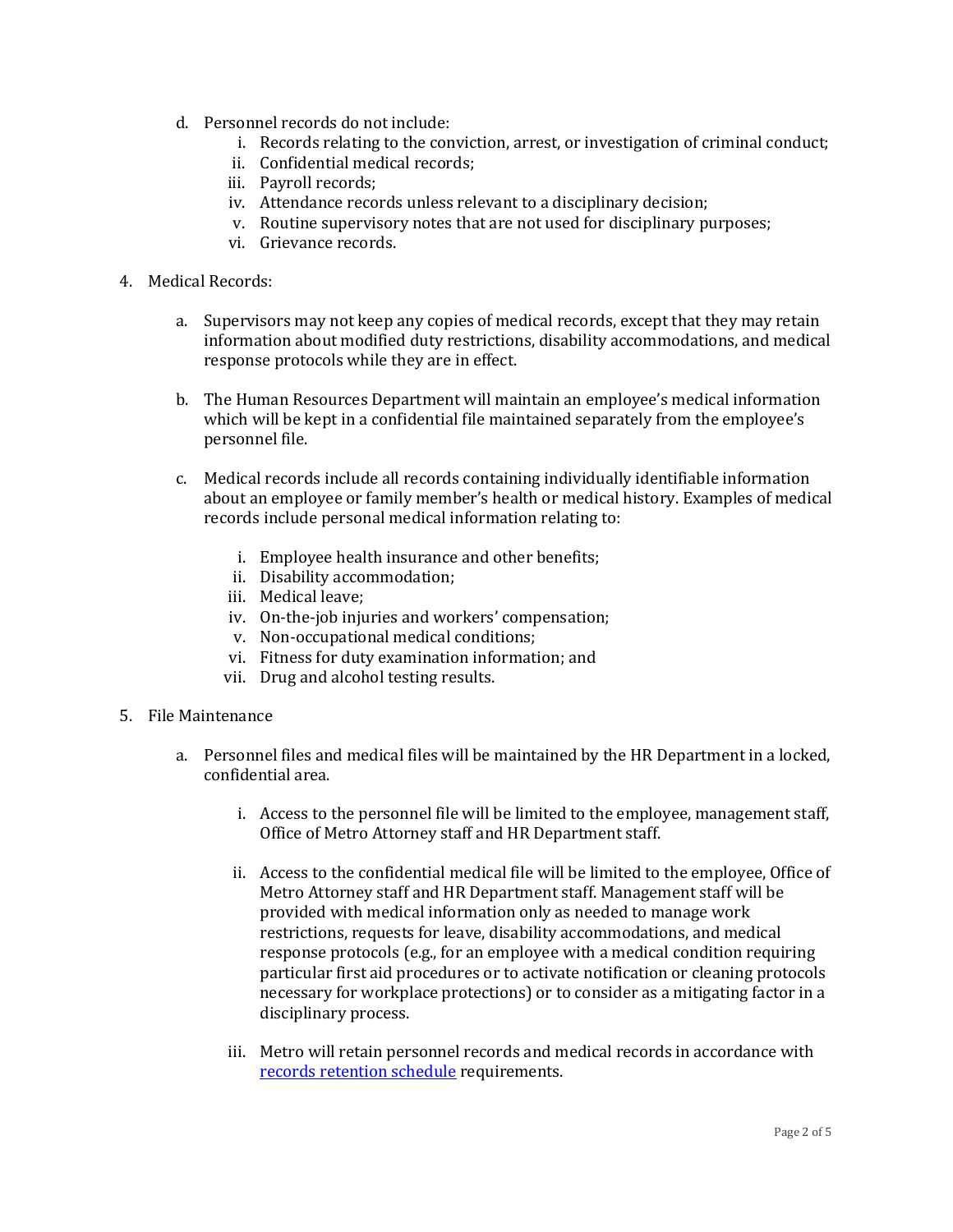- b. To ensure proper records management, employees must notify the HR Department of any changes to their personal contact information or emergency contact information.
	- i. Annually, HR will send a reminder to all employees to review and update their Personal Contact Information and Emergency Contact Information.
- c. Metro will not place disciplinary records or other information that reflects critically upon an employee in the employee's personnel file without giving a copy to the employee.
	- i. The employee will be asked to sign to acknowledge receipt, however a signature is not required to place the document in the personnel file.
	- ii. In the event that the employee does not sign, the supervisor will note the date the document was presented to the employee.
- 6. If contacted for an employment reference, Metro will provide the employee's dates of employment and positions held. Metro may agree to provide additional information if requested by the employee.
- 7. In certain circumstances, disclosure of otherwise confidential records may be required by law. Metro will limit the scope of disclosure to information necessary to comply with the required legal process.
- 8. Metro will not disclose for the purpose of enforcement of federal immigration laws personal information about any current or former employee, including but not limited to the person's home address and/or work hours, except if required under state or federal law, a judicial warrant, court order or lawful subpoena.
- 9. Viewing and copying personnel records and medical records
	- a. Original personnel records and medical records must be viewed in the presence of HR Department staff. Original records may not be removed from the HR Department without approval from the HR Director.
	- b. Employees: Employees may view their personnel files and medical files in the HR Department office during regular business hours.
		- i. Employees are encouraged to make appointments in advance to ensure that HR staff will be available.
		- ii. Employees will be given copies of material in their personnel files and medical files upon request. Metro will certify that the copies provided are true and correct copies of the originals.
		- iii. Employees who are unable to come to the HR Department in person may call the department to make other arrangements.
		- iv. An employee may provide written authorization to allow another person to view or obtain copies of their personnel file.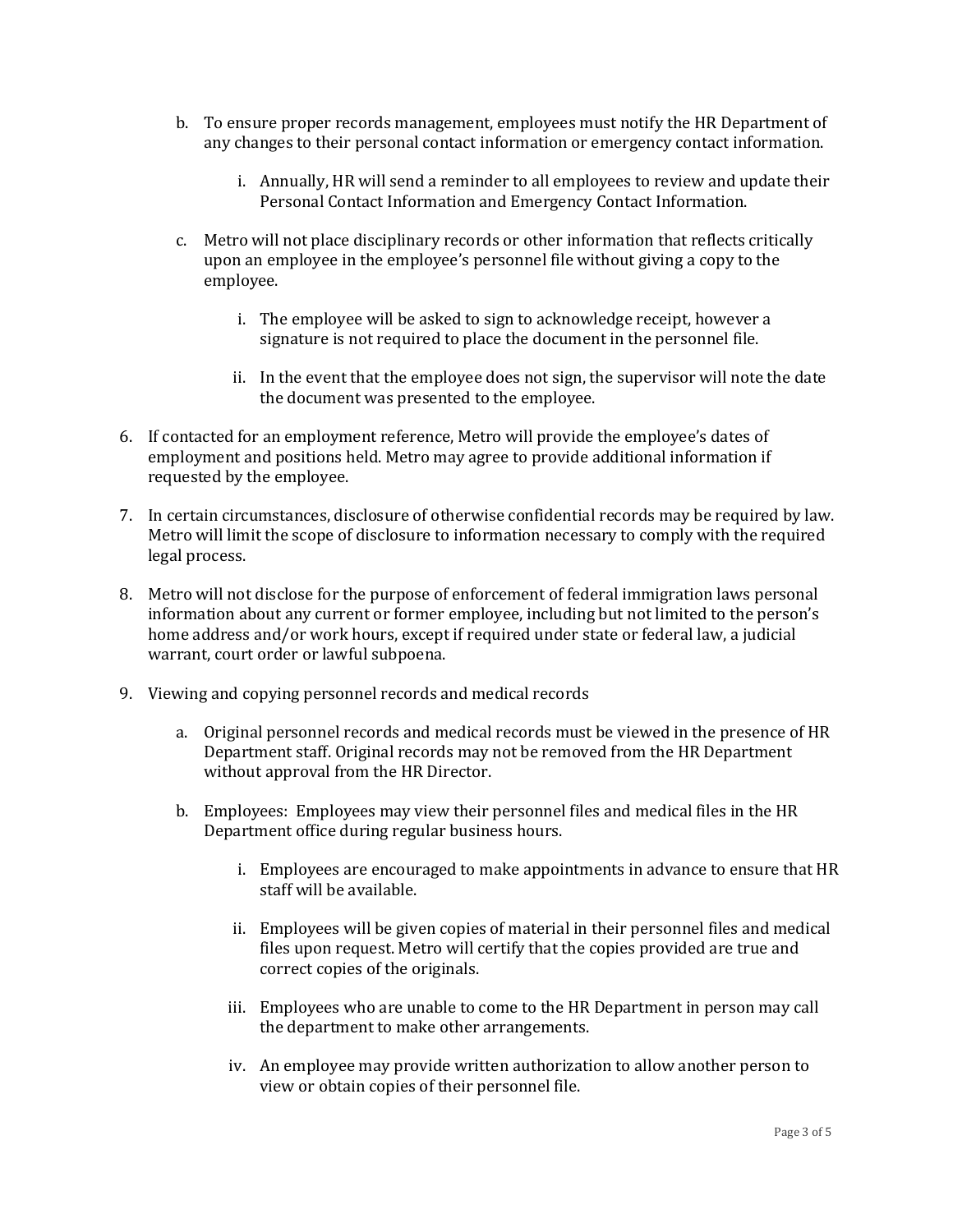- v. An employee may provide written authorization to allow another person (such as a union representative) to view or obtain copies of their medical file.
- c. Managers: A manager may access an employee's personnel file only if there is a jobrelated reason to do so. Before viewing the file, the manager must sign a statement identifying the job-related purpose of the request and acknowledging confidentiality requirements. This statement will be reviewed by HR and considered prior to a decision regarding access.
- d. Former employees: Following separation from employment, Metro will provide a former employee with a certified copy of their existing personnel records or medical records within 45 days of a written request from the employee or their authorized representative.
- e. Metro may charge a fee for providing information under this policy, but this fee will not exceed an amount reasonably calculated to recover the actual costs for copying and labor. Current employees will not be charged for viewing or copying their files.
- 10. Adding or removing personnel and medical records
	- a. No one other than HR Department staff is authorized to add or remove information from an official personnel file or medical file. Metro employees and managers who add or remove information without authorization may be subject to discipline.
		- i. If an employee or manager believes information should be added to a personnel or medical file, they may submit the information to the HR Department. The HR Department will determine whether it is appropriate to include in the file.
		- ii. Documents may be removed from the employee's official personnel or medical file only upon the mutual agreement of the HR Director or designee and the employee or the employee's representative and/or in accordance with any relevant CBA
			- 1. The Oregon public records law prohibits destruction of public records except when certain conditions are met. Documents that are removed from the official personnel file may be retained consistent with applicable law, but will not be used as a basis for future discipline or other employment decisions.

## 11. Responsibilities

- a. Employees
	- i. Comply with procedures for viewing and copying personnel files and medical files.
	- ii. Promptly notify your supervisor and the HR Department of changes to your name, home address and contact information, and emergency contacts.
- b. Supervisors and Managers